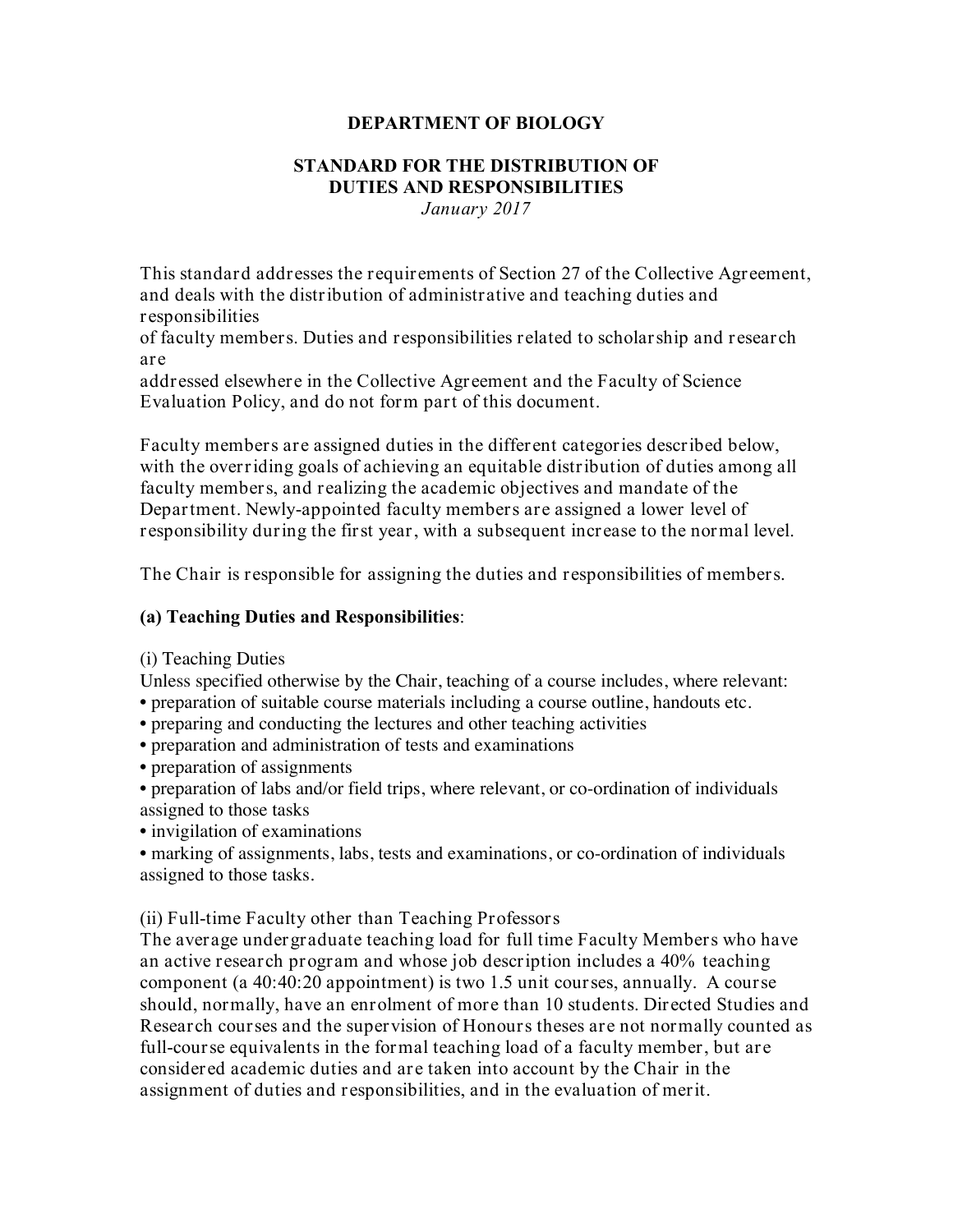Members whose salaries are externally funded (e.g. CRC, Research Chairs) may have a reduced teaching load appropriate to that position. Individual teaching loads also may be reduced under special circumstances by agreement of the Chair and the Dean of the Faculty.

A member whose research activity is below disciplinary norms for more than three years will normally teach a greater number of undergraduate courses. Each Faculty Member's research productivity for the three previous years will be assessed by the Chair at the time of merit evaluation. Faculty Members who are deemed not active in research will teach three 1.5 unit courses, annually, for three years. Upon failing to return to active research, Faculty Members may have their undergraduate teaching load increased by a further 1.5 unit course.

Biology Faculty Members with a research component to their appointment are expected to contribute to the graduate teaching program. Typically, research-active Faculty Members teach, on average, one graduate course every two years, subject to enrolment and student demand. There is an expectation that Faculty Members will participate in the supervision of graduate students, postdoctoral fellows and other highly qualified personnel, and serve on supervisory committees.

## (iii) Full-time Teaching Professors

The usual undergraduate teaching load for full time Faculty Members whose job description includes an  $80\%$  teaching component (an  $80:20$  appointment – i.e. Assistant, Associate or Full Teaching Professor) is eight 1.5 unit courses in an academic year. This load may be reduced by one course for those with heavy administrative responsibilities. A course should, normally, have an enrolment of more than 10 students.

## (iv) Part-time or Joint Appointments

The teaching assignment for part-time Faculty Members or Faculty Members with joint appointments shall be in accordance with the FTE value of their appointment in the Department of Biology.

## (v) Teaching Relief for Administration

The Chair will normally teach one 1.5 unit course annually. The Graduate Advisor will normally have half a course relief (0.75 units) for this duty.

## **(b) Normal Administrative and Academic Duties and Responsibilities.**

(i) All Faculty Members are expected to participate in the running of the Department, Faculty, University or Faculty Association, and/or Professional Service when they are not on leave. Faculty Members should expect to serve on at least one Departmental, Faculty, University or Faculty Association committee (or more if the committee duties are not onerous) every year.